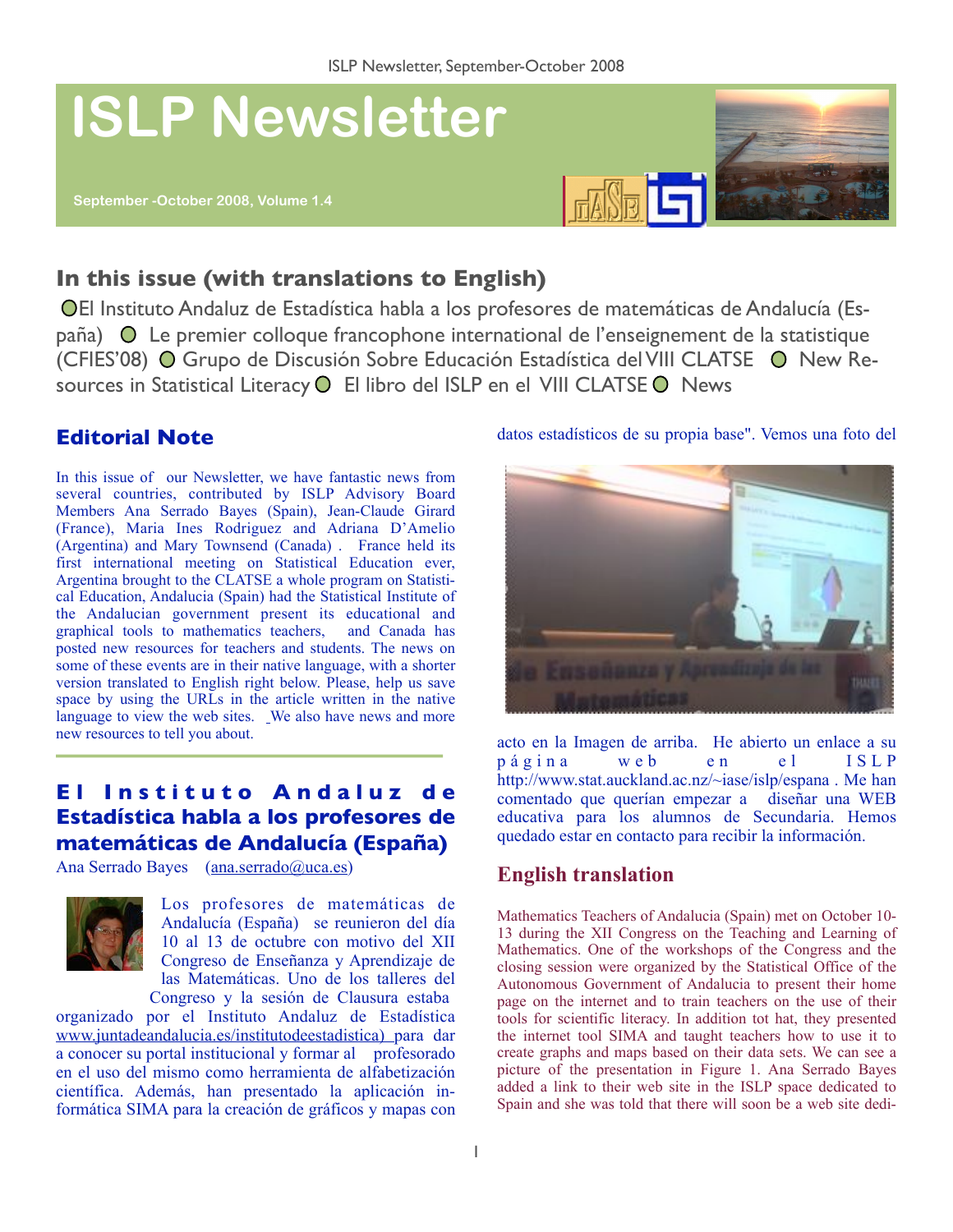cated to students in secondary education. Ana Serrado Bayes will stay in contact with them to keep us updated.

# **Le premier colloque francophone international de l'enseignement de la statistique (CFIES'08)**



Jean Claude [Girard](mailto:jcg.girard@laposte.netGirard)

#### [jcg.girard@laposte.net](mailto:jcg.girard@laposte.net)

Le premier colloque francophone international de l'enseignement de la statistique (CFIES'08) a été organisé les 11, 12 et 13 septembre 2008 à Lyon (France) par la Société Française de Statistique et par l'Université Lyon2.

L'enseignement de la statistique occupe depuis longtemps une place importante dans les activités de la Société Française de Statistique. Lorsque cette dernière a constitué des groupes spécialisés, celui consacré à l'enseignement fut l'un des premiers. Ce colloque a été



organisé pour célébrer le vingtième anniversaire de cette création.

Il a rassemblé pendant trois jours une centaine de personnes (Belges, Brésiliens, Canadiens, Espagnols, Français …) enseignants et chercheurs des disciplines concernées : Statistique, didactique de la Statistique, mathématiques, sciences de l'éducation, psychologie, sociologie, ingénierie des connaissances, informatique, ainsi que ceux qui, dans les entreprises, ont pour mission la formation du personnel aux techniques statistiques.

Ce colloque a été également l'occasion de rassembler des acteurs de la formation des jeunes et des adultes, au niveau de l'enseignement secondaire, du supérieur ou encore de la formation continuée, avec une place particulière faite aux IREM (Instituts de recherche sur l'enseignement des mathématiques).

Il a été l'occasion d'avancer sur la dimension internationale de cet enseignement, sur le rôle de la théorie et de la pratique des sondages dans la pédagogie de la statistique, sur l'enseignement de la statistique dans le secondaire, mais également sur l'apport d'une vision historique de la statistique aux apprentissages de cette discipline.

Le programme complet ainsi qu'un certain nombre de conférences sont disponibles sur le site [http://iutcerral.univ-lyon2.fr/EnsStat08/](http://%22) . Les travaux donneront lieu à une publication fin 2008, début 2009.

### **English translation**

The first international French-speaking conference of the teaching of statistics (CFIES' 08) took place September 11-13, 2008 in Lyon (France) and was organized by the French Society of Statistics and the Lyon2 University.

The teaching of Statistics has occupied an important place in the activities of the French Society of Statistics for a long time. When the latter constituted specialized groups, the group devoted to teaching was one of the first. This conference was organized to celebrate the twentieth birthday of this creation.

The CFIES gathered during three days a hundred people (Belgian, Brasilians, Canadians, Spaniards, French…) teachers and researchers of the disciplines concerned: Statistics, didactic of Statistics, mathematics, sciences of education, psychology, sociology, engineering of knowledge, data processing, and those which have the role of training the staff in statistical techniques at private companies.

This conference also gathered those training young people and adults, at the level of secondary education, tertiary education and continuing education, especially members of IREM (Institutes of research on the teaching of mathematics).

CFIS presented an opportunity to discuss, at the international level, the role of survey theory and practice in the pedagogy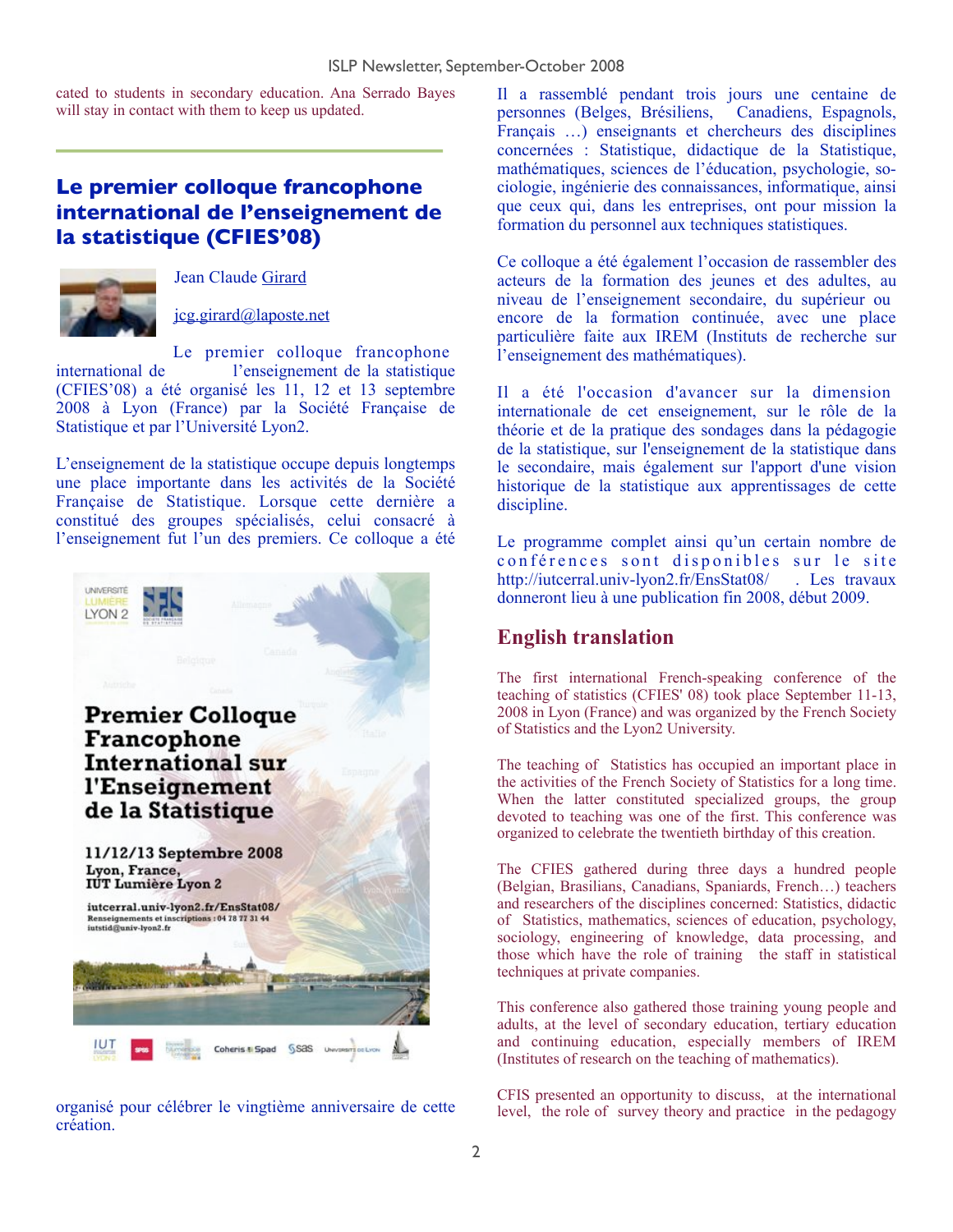of Statistics, the teaching of Statistics at the secondary level, and the contribution of a historical vision of Statistics to the training of Statistics educators.

The complete program as well as some of the presentations are available on the site <http://iutcerral.univ-lyon2.fr/EnsStat08/>. Proceedings will be published at the end of 2008 or beginning of 2009.

**Editorial Note:** If you have not read the books published by the IREM on the teaching of probability and Statistics at the secondary level, you should give a look at them. They are a "must" in pedagogy of Statistics for all statistics educators at the secondary and tertiary levels. Our next issue will present a summary of their contents. Meanwhile, visit http://sierra.univ-lyon1.fr/irem/CII-Stat/accueil\_ciistat.html

# **VIII Congreso Latinoamericano de Sociedades de Estadística (VIII CLATSE). Grupo de Discusión Sobre Educación Estadística**



Maria Ines Rodriguez

[mrodriguez@exa.unrc.edu.a](mailto:mrodriguez@exa.unrc.edu.a)

El CLATSE tuvo lugar del 7 al 10 de Octubre de 2008 | Montevideo, URUGUAY. De destacar fue el Grupo de Discusión Sobre Educación Estadística que tuvo como tema: "Innovaciones en la Enseñanza de la Estadística y su Evaluación" y que fue organizado por el Grupo de Enseñanza de la Estadística (GENE) de la Sociedad Argentina de Estadística (SAE)

 Al realizarse la convocatoria a este Grupo de Discusión, se pretendía generar un espacio de intercambio de ideas reflexionando sobre el pasado, presente y futuro de la Educación Estadística, y su impacto en los objetivos de aprendizaje en la educación en general. Se lo hizo considerando que los educadores latinoamericanos deben preparar argumentos y producir reflexiones que orienten a la discusión en los sistemas educativos, sobre aquellos objetivos del aprendizaje de las futuras generaciones en la sociedad. En concreto, los participantes intentaron dar respuesta a las preguntas ¿ Qué enseñamos ? ¿ Cómo lo hacemos ? *i*, Porqué y para que lo hacemos ? *i*, Qué evaluamos ? ¿ Cómo, porqué y para qué evaluamos lo que enseñamos ?

 Al concluir este evento, se propuso la difusión entre todos los interesados en los temas de Enseñanza de la Estadística (tanto del GENE como los presentes en el Grupo de Discusión, y otros de los países que integran el CLATSE), de las conclusiones de esta reunión, y de que se propone avanzar mediante la integración de uno o más grupos a través de Internet, Correos Electrónicos u otros sistemas de apoyo informático, de modo de poder:

• Intercambiar experiencias en cada uno de los temas enumerados anteriormente.

- Incorporar nuevos temas de interés, en la medida de que se propongan interesados en llevarlos adelante.
- Fijar coordinadamente un plan de trabajo tendiente a avanzar en los temas seleccionados.
- Promover la realización de encuentros específicos dedicados a la Enseñanza de la Estadística.
- Promover la presentación de los resultados que se alcancen en cada tema, en eventos y reuniones que se realicen internacionalmente.

Al proponerse la realización de este Grupo de Discusión, se tuvo presente a los distintos niveles de la educación formal, como así también a la Educación Estadística para las distintas profesiones (además de la formación específica de Estadísticos).

**Nota del Editor:** Hemos de destacar que María Inés Rodríguez and her coauthors María Inés Herrera, Héctor Agnelli y Norma Gallardo presentaron una ponencia sobre la alfabetización estadística donde hablaron de la competición internacional del ISLP. Su ponencia se puede e n c o n t r a r e n e n e n <http://www.stat.auckland.ac.nz/~iase/islp/presentations>

### **English translation**

CLATSE took place on October 7-10, 2008 in Montevideo, Uruguay. A discussion group on Statistics Education was organized with the theme: "Innovations in the Teaching of Statistics and its Evaluation." This group was organized by GENE ("Statistics Education Section") of the Argentinian Statistical Society.

The goal of this group was to share thoughts and experiences on the past, present and future of Statistics Education and its role in the curriculum of other disciplines. The participants shared the belief that statisticians should play a prominent role in governmental decisions regarding school curricula. Answers to the questions: when, how, why, what for we teach Statistics and how we assess learning were the main focus of the discussion.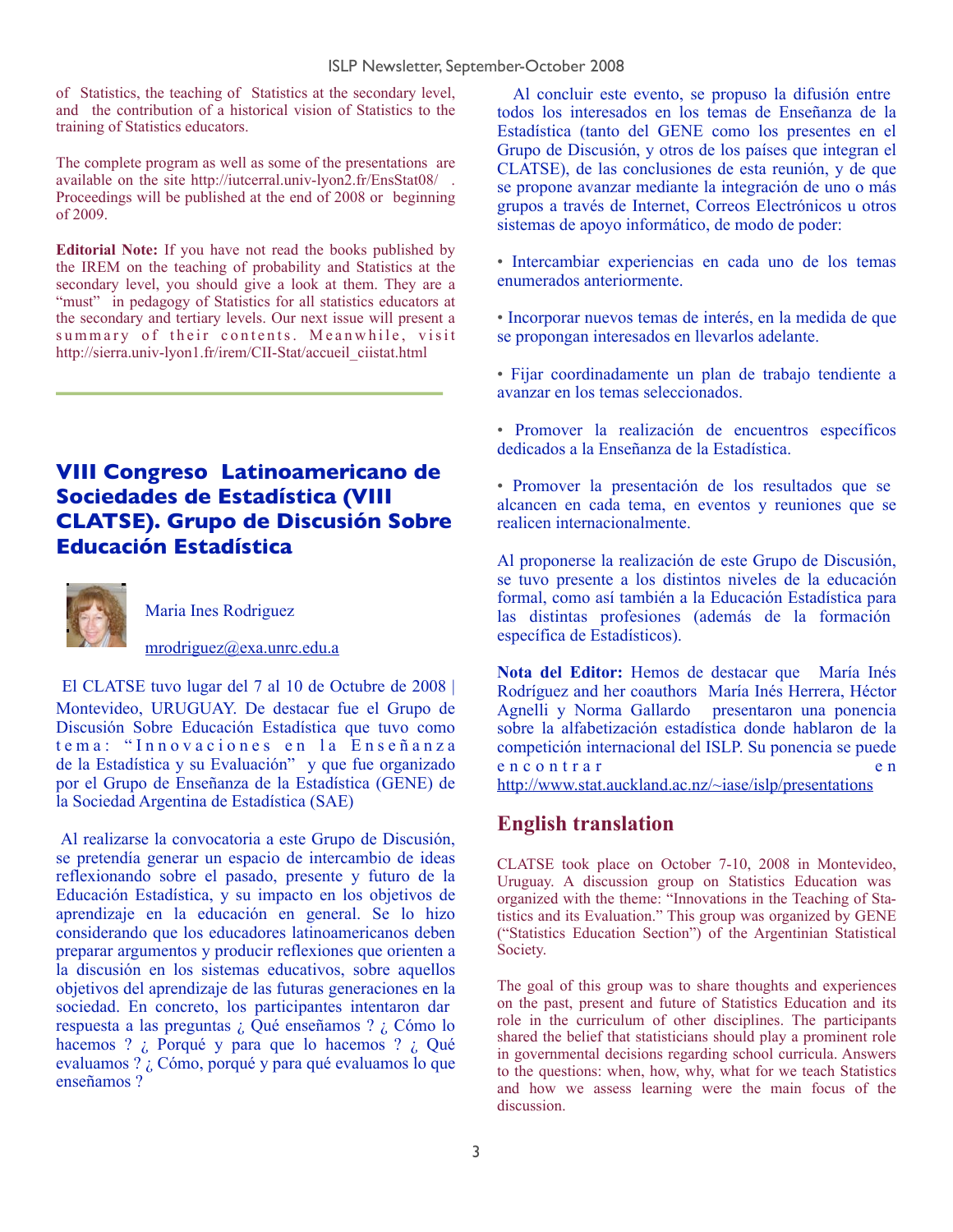The organizes plan to share the conclusions of the Discussion Group among all those interested in Statistics Education. To that end, they are planning to create e-mail lists, blogs and web sites on the different topics to disseminate progress and proposals.

 **Editor's Note:** María Inés Rodríguez and her coauthors María Inés Herrera, Héctor Agnelli y Norma Gallardo presented work on Statistical Literacy where they spoke about the International Statistical Literacy Competition of the ISLP. Their work can be seen at the web site given in the article.

## **El libro del ISLP titulado** *Alfabetización Estadística y Oficinas Estadísticas del Gobierno* **fue presentado en el VIII CLATSE**



Adriana D'Amelio

[estat06@hotmail.com](mailto:estat06@hotmail.com)

La presentación del libro tuvo lugar durante el programa regular del CLATSE y consistió en un resumen en español del contenido del libro del ISLP para hacer saber a los estadísticos hispano-parlantes los programas que algunas oficinas nacionales de Estadística llevan a cabo. Poca gente conoze los esfuerzos y estos programas oficiales, cosa que es grave, pues ofrecen modelos de como alcanzar al mayor número de maestros y alumnos para que consigan la alfabetización estadística por medio de datos de su país y su sociedad. La mayoria de los programas son pedagógicamente dignos de imitar. La Dirección de Estadísticas de la provincia de Mendoza en Argentina está empezando a abrir una página educativa de estadística y ha encontrado una gran inspiración en los contenidos del libro para desarrollarla. La ponencia se encuentra en

[http://www.stat.auckland.ac.nz/~iase/islp/presentatio](http://www.stat.auckland.ac.nz/~iase/islp/presentations) [ns](http://www.stat.auckland.ac.nz/~iase/islp/presentations)

### **English translation**

Adriana D'Amelio presented the ISLP book titled "Statistical Societies and Statistical Literacy" at the VIII CLATSE. Here presentation summarized the book for Spanish speaking statisticians to let them know of the statistical literacy programs of some government official statistics agencies. Few statisticians know of these efforts, which is a bad state of affairs since they offer excellent models of how to reach the largest number of teachers and students to help them become more statistical literacy. The majority of the programs are pedagogically sound and worth imitating. The Regional Office of the Province of Mendoza responsible for Statistics is starting an educational

web site and has found great inspiration in the contents of the book, once they saw them translated into Spanish.

**Editorial Note:** We are really looking forward to seeing the developments of that web site. This is part of a growing trend in regional offices such as the one in the Vasque Country (Spain), Galicia (Spain) and others to have statistical literacy based on the social and economic reality of the children.

### **New Resources for statistical literacy and News**



**Statistics Canada recently launched the Census Results Teachers Kits.** These are a set of lessons prepared for the teachers to deliver to students using Statistics Canada data. The lessons come with assessment rubrics and prepared

activities for the students. Like any good statistical literacy plan, the lessons show the importance of statistics in other areas of study in the student's curriculum that will be relevant in their out of school lives . There are 8 lessons. (Contributed by Mary Townsend)

**The College Board of the United States** has samples of past exams for high school students preparing to take the Advanced Placement Exam and has an annual conference for teachers. It is rumored that more than 120000 high school juniors and seniors in the US will take the exam in 2009. Of particular interest is the e-mail list of the teachers training the students, where any question you ever wanted to ask about Statistics at that level is answered and where many resources are continuously being presented by the list members.

To join the e-mail list, go to [http://lyris.collegeboard.com/read/all\\_forums/](http://lyris.collegeboard.com/read/all_forums/)

Find ap-stat and then click on subscribe. Complete the information they ask.It will take some time, maybe a day for them to enroll you. You will receive lots of email from them, so make sure you create a folder just for it. To see the web site of the AP-Statistics, go to [http://apcentral.collegeboard.com/apc/public/courses/teac](http://apcentral.collegeboard.com/apc/public/courses/teachers_corner/2151.html) [hers\\_corner/2151.html](http://apcentral.collegeboard.com/apc/public/courses/teachers_corner/2151.html)

From there you can access exams, syllabi, etc. . The College Board is a non-profit organization of the United States, i.e., private.